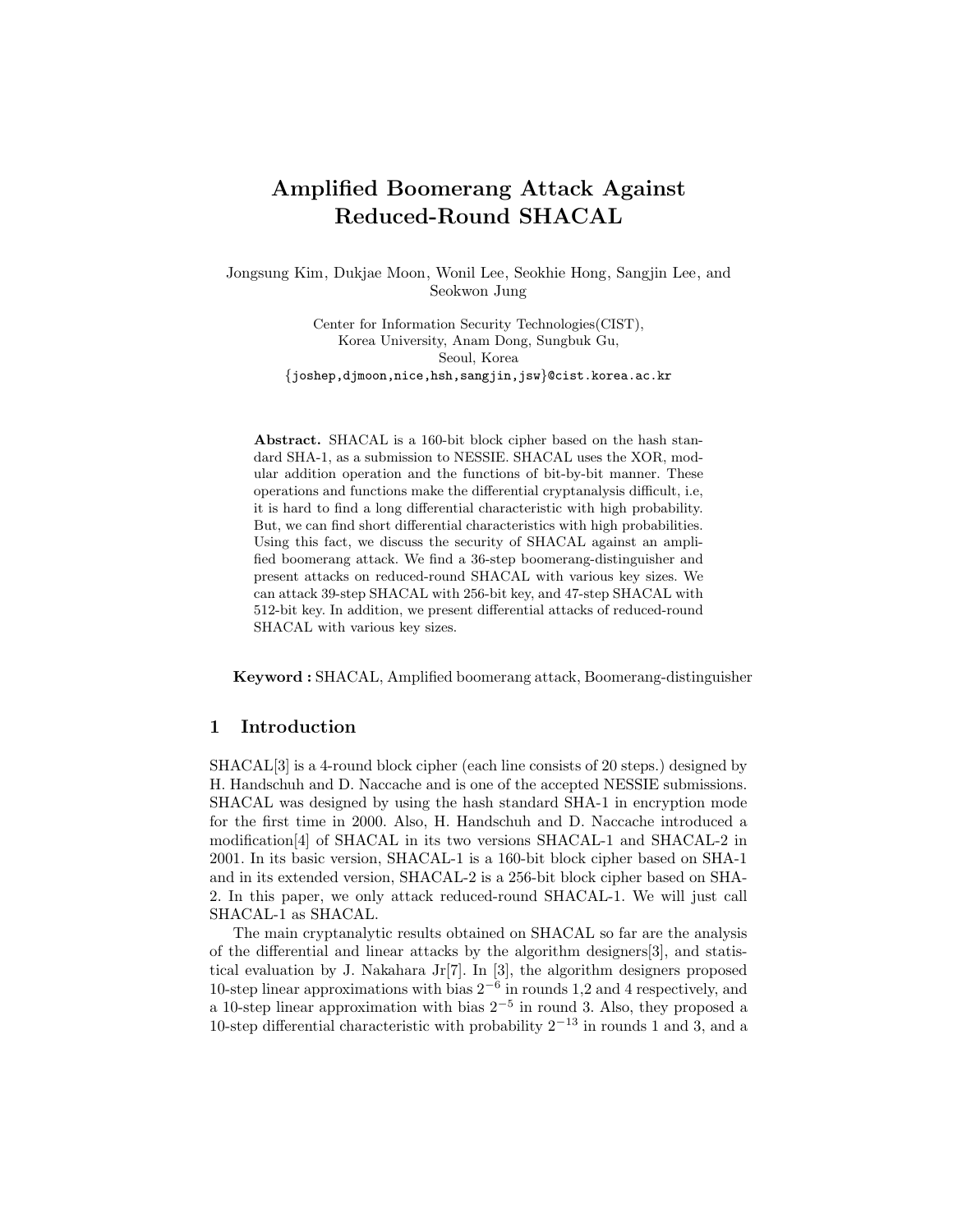10-step differential characteristic with probability  $2^{-26}$  in rounds 2 and 4. Using these 10-step linear approximations and differential characteristics, they concluded that a linear attack with less than 2 <sup>80</sup> known plaintexts is not applicable to full-round SHACAL, and that a differential attack with less than  $2^{116}$  chosen plaintexts is not applicable to full-round SHACAL.

In this paper, we propose a 10-step differential characteristic with probability  $2^{-12}$  in rounds 2 and 4. This characteristic has much higher probability than one proposed by the algorithm designers. Using this characteristic, we describe a 36-step boomerang-distinguisher. We use this boomerang-distinguisher to devise amplified boomerang attacks on reduced-round SHACAL with various key sizes. Moreover, we present a differential attack and compare the results of an amplified boomerang attack with those of a differential attack. Table 1 summarizes attacks on reduced-round SHACAL with respect to master key sizes. Amplified Boomerang attack is denoted by Amp.Boo. in Table 1, and a time complexity of  $n$  means that the time of an attack corresponds to performing  $n$  encryptions of the underlying cipher.

| Master Key | <b>Steps</b> | $\operatorname*{Methods}% \left( \mathcal{N}\right) \times\mathcal{N}_{\mathcal{N}}\left( \mathcal{N}\right)$ | Data        | Time        |
|------------|--------------|---------------------------------------------------------------------------------------------------------------|-------------|-------------|
| $128$ -bit | 28           | Amp.Boo.                                                                                                      | $2^{127.5}$ | $2^{127.2}$ |
| $128$ -bit | 30           | DС                                                                                                            | $2^{110}$   | $2^{75.1}$  |
| $160$ -bit | 37           | Amp.Boo.                                                                                                      | $2^{158.8}$ | $2^{87.8}$  |
| $160$ -bit | 32           | DС                                                                                                            | $2^{141}$   | $2^{105}$   |
| $256$ -bit | 39           | Amp.Boo.                                                                                                      | $2^{158.5}$ | $2^{250.8}$ |
| $256$ -bit | 34           | DС                                                                                                            | $2^{141}$   | $2^{234}$   |
| $512$ -bit | 47           | Amp.Boo.                                                                                                      | $2^{158.5}$ | 2508.4      |
| $512$ -bit | 41           | DС                                                                                                            | $2^{141}$   | $2^{491}$   |

Table 1. Our result of attacks on reduced-round SHACAL

# 2 Preliminaries

#### 2.1 Description of SHACAL

SHA is a hash function which was introduced by the American National Institute for Standards and Technology in 1993, and is known as SHA-0. In 1995, a minor change to SHA-0 was made, this variant known as SHA-1. The standard now includes only SHA-1. SHACAL is a 160-bit block cipher based on the hash standard SHA-1. Description of SHACAL[3] is as follows. Notation:

- $+ :$  Addition modulo  $2^{32}$  of 32-bit words.
- $ROT_i(X)$ : Rotate 32-bit word X to the left by *i*-bit positions.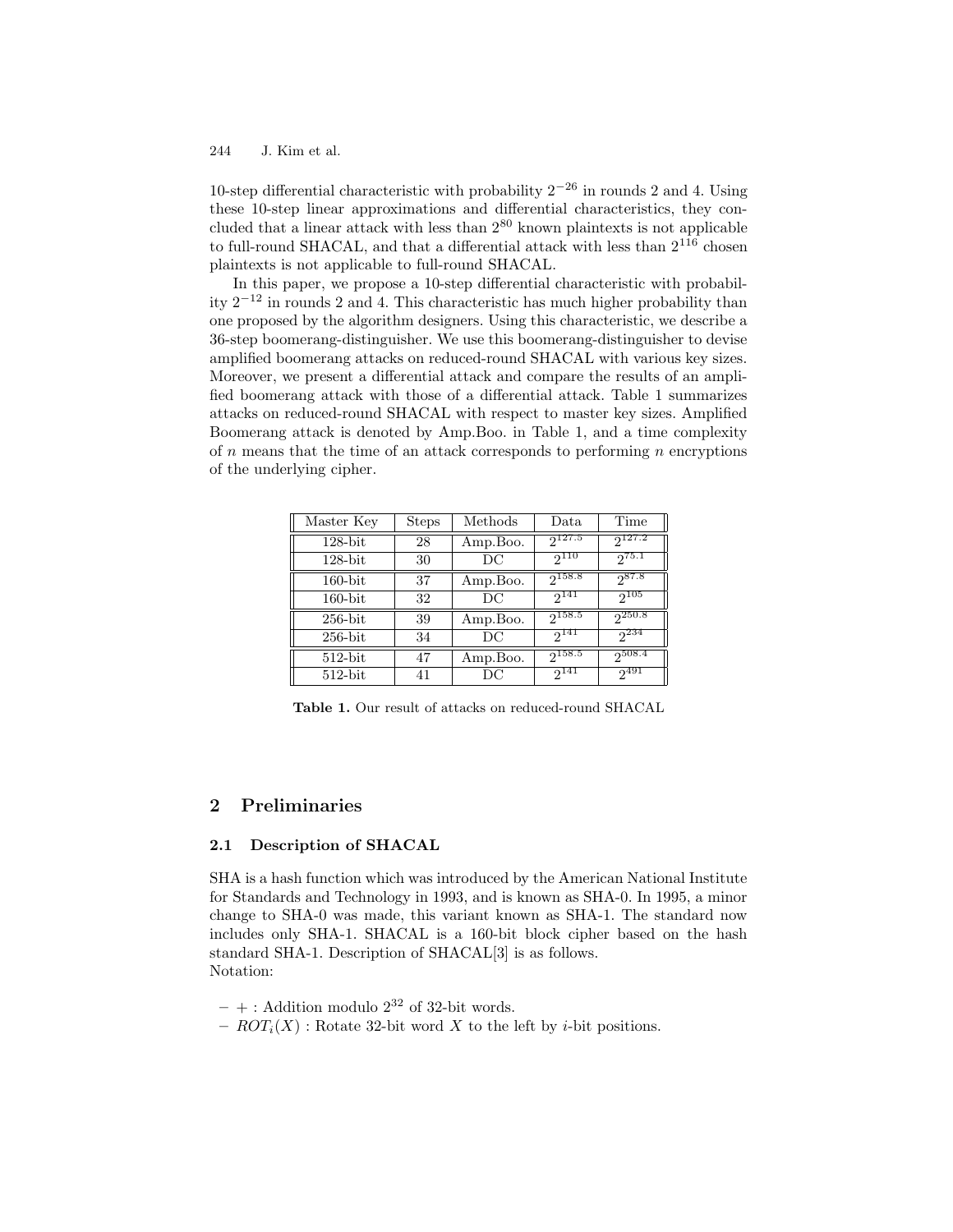- $−$  ⊕ : Bitwise exclusive-or.
- & : Bitwise and.
- | : Bitwise or.

The procedure to encrypt a message is as follows.

1. Insert the 160-bit message  $X(= X_1||X_2||X_3||X_4||X_5)$  where each  $X_i$  is a 32-bit word in the 32-bit words,  $A_0$ ,  $B_0$ ,  $C_0$ ,  $D_0$ ,  $E_0$ , by

$$
A_0 = X_1, \ B_0 = X_2, \ C_0 = X_3, \ D_0 = X_4, \ E_0 = X_5.
$$

2. Encrypt the 32-bit words,  $A_0$ ,  $B_0$ ,  $C_0$ ,  $D_0$ ,  $E_0$  in a total of 80 steps. So, we have a ciphertext,  $A_{80}, B_{80}, C_{80}, D_{80}, E_{80}$ . Encryption process of the  $i^{th}$  step is as follows.

$$
A_i = K_i + ROT_5(A_{i-1}) + f_i(B_{i-1}, C_{i-1}, D_{i-1}) + E_{i-1} + y_i
$$
  
\n
$$
B_i = A_{i-1}
$$
  
\n
$$
C_i = ROT_{30}(B_{i-1})
$$
  
\n
$$
D_i = C_{i-1}
$$
  
\n
$$
E_i = D_{i-1}
$$

for  $i = 1, \dots, 80$ , where

$$
f_i(B, C, D) = (B \& C)|(-B \& D), \qquad (1 \le i \le 20)
$$
  
\n
$$
f_i(B, C, D) = B \oplus C \oplus D, \qquad (21 \le i \le 40, 61 \le i \le 80)
$$
  
\n
$$
f_i(B, C, D) = (B \& C)|(B \& D)|(C \& D), \qquad (41 \le i \le 60)
$$

We call each  $f_i$  as  $f_{if}$   $(1 \le i \le 20)$ ,  $f_{xor}$   $(21 \le i \le 40, 61 \le i \le 80)$ , and  $f_{maj}$  (41  $\leq i \leq 60$ ), respectively. Each  $K_i$  is a 32-bit subkey of the  $i^{th}$  step. Each constant  $y_i$  is defined as

| $y_i = 5a827999_x$ | $(1 \leq i \leq 20)$  |
|--------------------|-----------------------|
| $y_i = 6ed9eba1_x$ | $(21 \leq i \leq 40)$ |
| $y_i = 8f1bbcdc_x$ | $(41 \leq i \leq 60)$ |
| $y_i = ca62c1d6_x$ | $(61 \leq i \leq 80)$ |

The key scheduling of SHACAL takes a maximum 512-bit key and shorter keys may be used by padding the key with zeros to a 512-bit string. However, SHACAL is not intended to be used with a key shorter than 128 bits. Let the 512-bit key string be denoted  $K = [K_1 || K_2 || \cdots || K_{16}]$ , where each  $K_i$  is a 32-bit word. The key expansion of 512 bits  $K$  to 2560 bits is defined by

$$
K_i = ROT_1(K_{i-3} \oplus K_{i-8} \oplus K_{i-14} \oplus K_{i-16}), \quad (17 \le i \le 80)
$$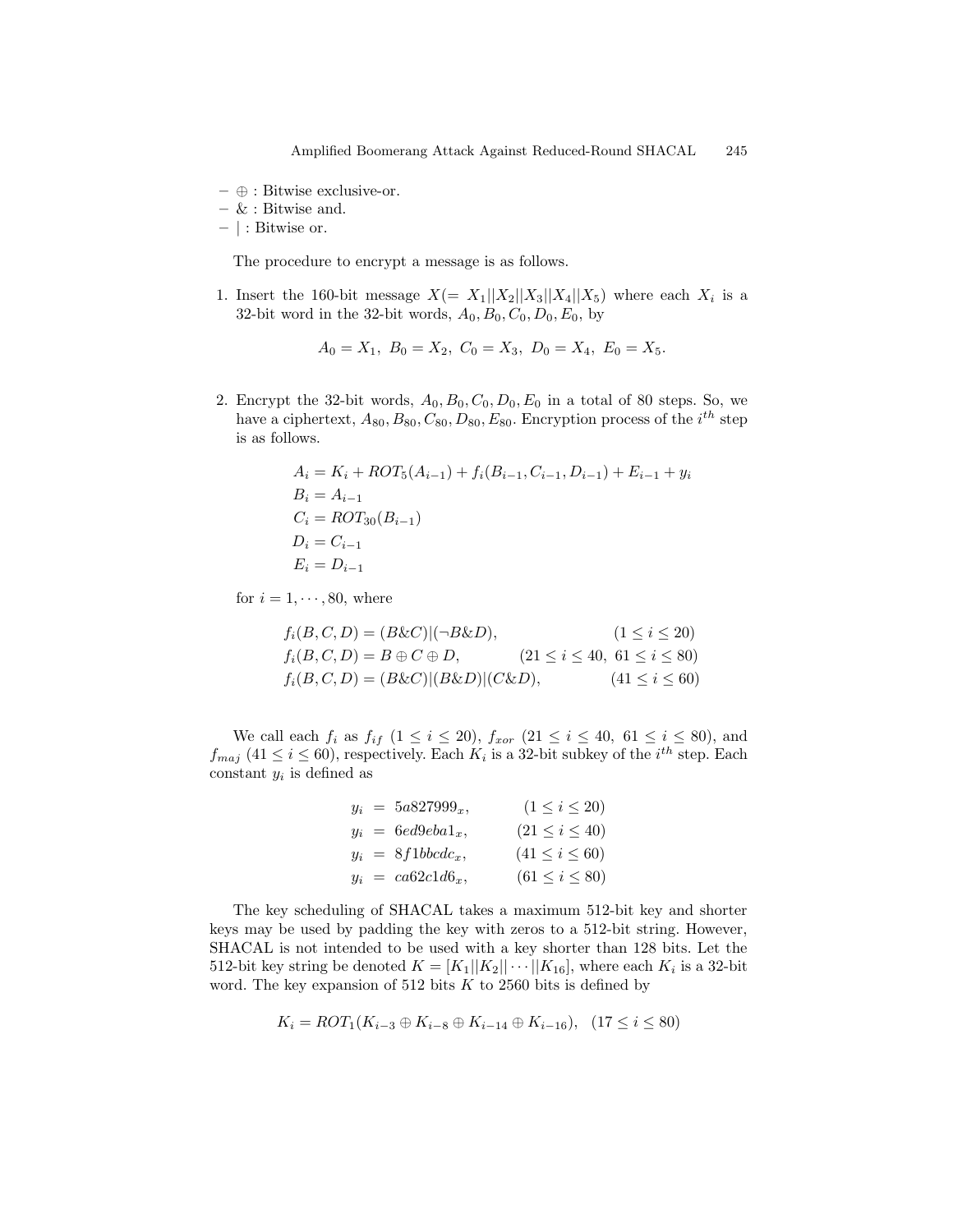#### 2.2 Amplified Boomerang Attack

The amplified boomerang attack $[6]$  is a chosen plaintext attack, while the boomerang attack[8] is an adaptive chosen plaintext and ciphertext attack. The main idea of the amplified boomerang attack is to use two short differential characteristics with high probabilities instead of a long characteristic with low probability.

Let a block cipher  $E: \{0,1\}^n \times \{0,1\}^k \to \{0,1\}^n$  be composed of a cascade  $E = E_1 \circ E_0$ . We assume that for  $E_0$  there exists a differential characteristic  $\alpha \rightarrow \beta$  with probability p, and for  $E_1$  there exists a differential characteristic  $\gamma \to \delta$  with probability q, where  $pq \gg 2^{-n/2}$ .



Fig. 1. Boomerang-Distinguisher

The amplified boomerang attack is based on building quartets of plaintexts  $(X_1, X_2, X_3, X_4)$  which satisfy several differential conditions. Assume that  $X_1 \oplus$  $X_2 = \alpha$  and  $X_3 \oplus X_4 = \alpha$ . We denote by  $X'_1, X'_2, X'_3, X'_4$  the encrypted values of  $X_1, X_2, X_3, X_4$  under  $E_0$  respectively, and by  $X_1'', X_2'', X_3'', X_4''$  the encrypted values of  $X'_1, X'_2, X'_3, X'_4$  under  $E_1$  respectively. We are interested in the cases where  $X'_1 \oplus X'_2 = X'_3 \oplus X'_4 = \beta$  and  $X'_1 \oplus X'_3 = \gamma$  (or  $X'_1 \oplus X'_4 = \gamma$ ), as in these cases  $X'_2 \oplus X'_4 = (X'_1 \oplus \beta) \oplus (X'_3 \oplus \beta) = \gamma$  (or  $X'_2 \oplus X'_3 = \gamma$ ) as well. If the output difference of  $E_1$  becomes  $\delta$  when the input difference is  $\gamma$ , i.e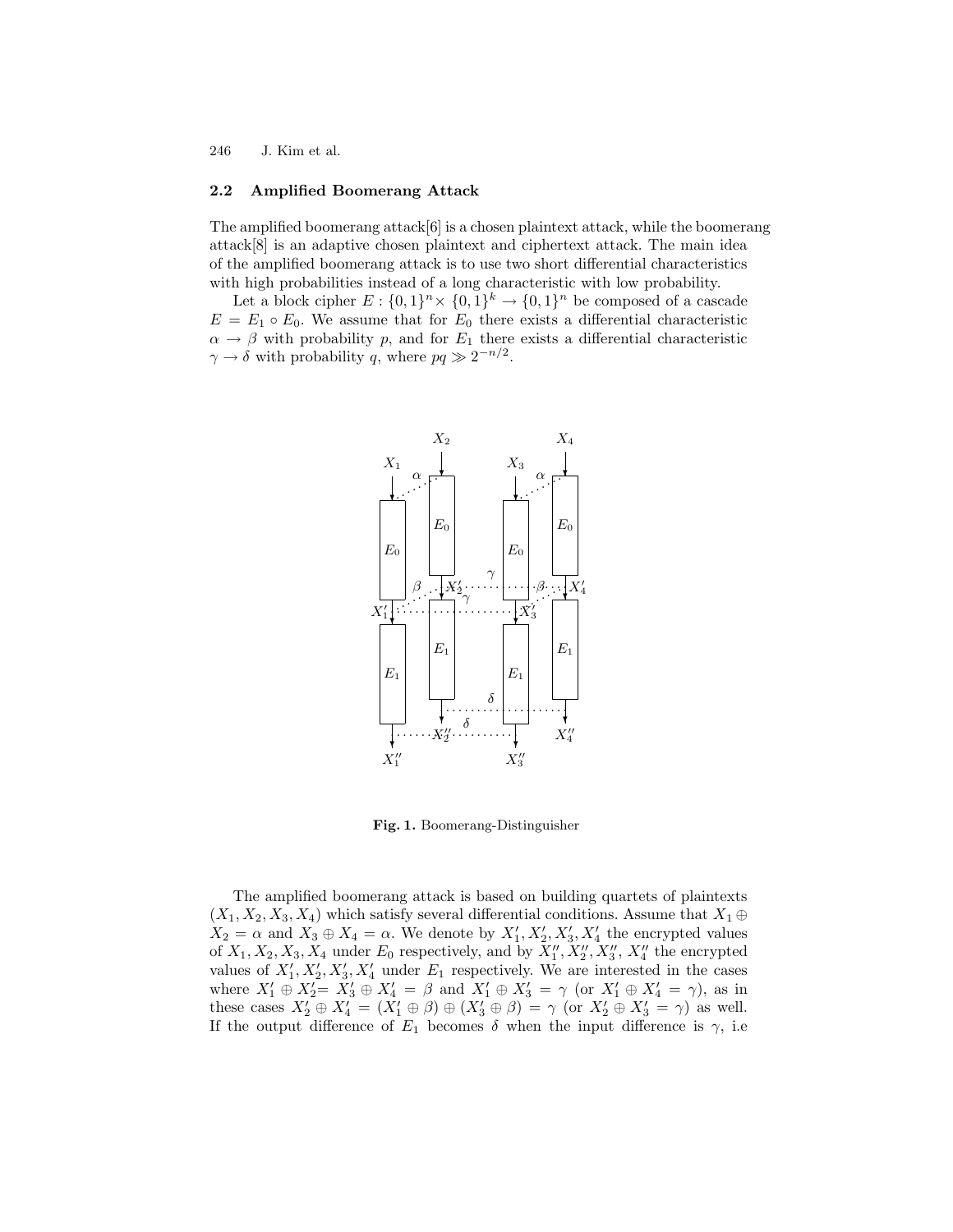$X_1'' \oplus X_3'' = X_2'' \oplus X_4'' = \delta$  (or  $X_1'' \oplus X_4'' = X_2'' \oplus X_3'' = \delta$ ), a quartet satisfying all these differential conditions is called a right quartet. An description of such a quartet is shown in Fig. 1.

If we have m pairs with difference  $\alpha$ , we can calculate the fraction of the right quartets among all the quartets generated by  $m$  pairs. First, we have about *mp* pairs satisfying a differential characteristic  $\alpha \rightarrow \beta$  for  $E_0$ . The mp pairs generate about  $(mp)^2/2$  quartets consisting of two such pairs. Assuming that the intermediate encryption values distribute uniformly over all possible values, we get  $X'_1 \oplus X'_3 = \gamma$  or  $X'_1 \oplus X'_4 = \gamma$  with probability  $2^{-n+1}$ . Second, for the  $((mp)^2/2) \cdot 2^{-n+1}$  quartets satisfying above differential conditions, we can get right quartets with probability  $q^2$  by the characteristic for  $E_1$ . Therefore, the expected number of right quartets is about  $m^2 \cdot 2^{-n} \cdot (pq)^2$ .

For a random permutation, the expected number of right quartets is about  $m^2 \cdot 2^{-2n} (= (m^2/2) \cdot 2^{-2n+1})$ . Therefore, if  $pq > 2^{-n/2}$  and m is sufficiently large, we can have a boomerang-distinguisher which distinguishes between  $E$ and a random cipher.

# 3 Amplified Boomerang Attacks on SHACAL

We describe the differential properties of two operations and three step functions used in SHACAL. We find a 36-step boomerang-distinguisher of SHACAL using these properties and attack reduced round SHACAL.

#### 3.1 Differential properties for SHACAL

We present two differential properties used in generating a differential charecteristic of SHACAL. What generates a differential probability on SHACAL is first, the use of both XOR and modular additions, and second, the functions  $f_{if}, f_{xor}, f_{maj}.$ 

First, we consider the relation between XOR differences and modular addition. Let X, Y and  $X^*$ , Y<sup>\*</sup> be 32-bit words. We assume  $Z = X + Y$  and  $Z^* = X^* + Y^*$ . If the words X and Y only differ in the position of bit i  $(0 \leq i \leq 31)$ , we denote by  $X \oplus Y = e_i$  where the most significant bit (left) is a bit of position 31. Then, we have the following four relations [5] between XOR differences and modular addition. In the relations 3 and 4, the  $j$  indicates  $0 \leq j \leq 30$ .

- 1. If  $X \oplus X^* = e_{31}$  and  $Y = Y^*$ , then it holds  $Z \oplus Z^* = e_{31}$  with probability 1.
- 2. If  $X \oplus X^* = e_{31}$  and  $Y \oplus Y^* = e_{31}$ , then it holds  $Z = Z^*$  with probability 1.
- 3. If  $X \oplus X^* = e_j$  and  $Y = Y^*$ , then it holds  $Z \oplus Z^* = e_j$  with probability 1/2.
- 4. If  $X \oplus X^* = e_j$  and  $Y \oplus Y^* = e_j$ , then it holds  $Z = Z^*$  with probability 1/2.

Second, we consider differential probabilities for the functions  $f_{if}$ ,  $f_{xor}$ ,  $f_{maj}$ . These functions operate in the bit-by-bit manner. Thus, we can regard each  $f_i$  as a boolean function assigning from a 3-bit input to a 1-bit output. Table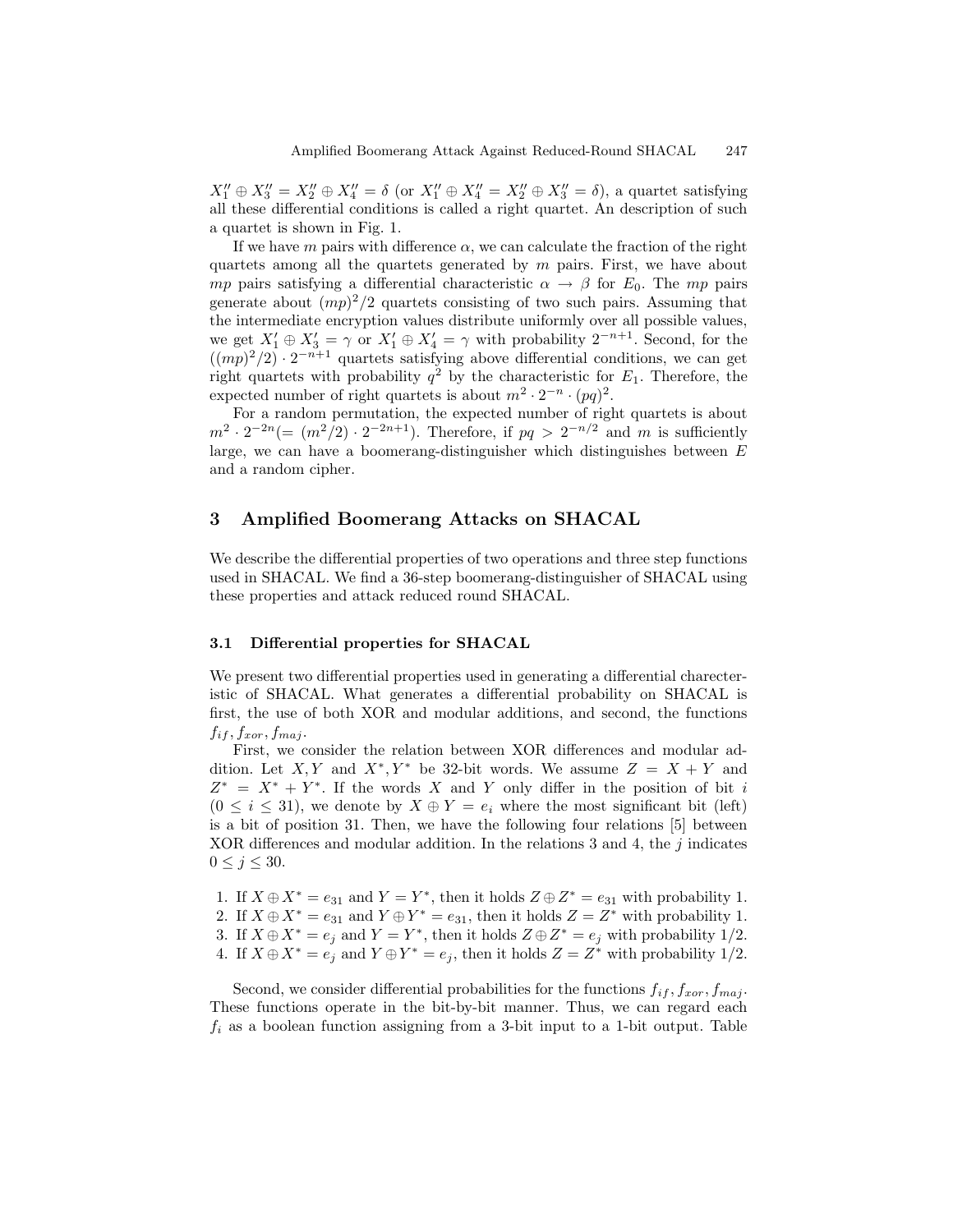2 [5] shows distribution of XOR differences through all three functions. The notation of the table is as follows. The first three columns represent the eight possible differences in the one-bit inputs,  $x, y, z$ . The next three columns indicate the differences in the outputs of each of the three functions. In the last three columns, a ' $0'$ ('1') means that the difference will always be zero(one), and a ' $0/1$ ' means that in half of the cases, the difference will be zero and in the other half of the cases, the difference will be one.

| $\boldsymbol{x}$ | $\overline{y}$ |                  | $z \vert f_{xor}$ | $f_{if}$ | $f_{maj}$ |
|------------------|----------------|------------------|-------------------|----------|-----------|
| $\overline{0}$   | O              | 0                | 0                 | 0        | 0         |
| $\overline{0}$   | 0              | 1                | 1                 | 0/1      | 0/1       |
| $\Omega$         |                | 0                | 1                 | 0/1      | 0/1       |
| 1                | 0              | 0                | 1                 | 0/1      | 0/1       |
| $\overline{0}$   | 1              | 1                | 0                 | 1        | 0/1       |
| $\overline{1}$   | 0              | 1                | $\overline{0}$    | 0/1      | 0/1       |
| $\mathbf{1}$     |                | $\boldsymbol{0}$ | 0                 | 0/1      | 0/1       |
| $\mathbf{1}$     |                |                  |                   | 0/1      |           |

Table 2. The XOR differential distribution table of the f-functions

#### 3.2 The 36-step Boomerang-distinguisher

Using the differential properties shown in the previous subsection, we describe two differential characteristics which make a boomerang-distinguisher for SHA-CAL. That is, the first differential characteristic is  $\alpha \to \beta$  with probability  $p (= 2^{-45})$  from steps 1 to 21, where the differences  $\alpha = (0, e_{22}, e_{15}, e_{10}, e_5)$ and  $\beta = (e_{2,7,14,24,29}, e_{19}, e_{12}, e_7, e_2)$  where  $e_{i_1,\dots,i_k}$  indicates  $e_{i_1} \oplus \dots \oplus e_{i_k}$ . The second differential characteristic is  $\gamma \to \delta$  with probability  $q (= 2^{-31})$  from steps 22 to 36, where the differences  $\gamma = (e_{1,5,8}, e_{1,3,5}, e_{3,13}, e_{1,5,13,31}, e_{6,10,13,31})$  and  $\delta = (e_{9,19,29,31}, e_{14,29}, e_{7,29}, e_2, e_{29})$ . Table 3 shows the first differential characteristic composed of 21 steps. In Table 3, the first row indicates an input difference of the  $1^{st}$  step, and the second column of the  $i^{th}$  step indicates an output difference of the  $i^{th}$  step, and the third column of the  $i^{th}$  step indicates the probability with which an output difference of the  $(i - 1)^{th}$  step becomes an output difference of the  $i^{th}$  step. Note that the function  $f_{if}$  is used from steps 1 to 20, and the function  $f_{xor}$  is used at the  $21^{th}$  step. We can easily check probabilities in Table 3 using the differential properties on SHACAL. Thus, we have the first differential characteristic  $\alpha \to \beta$  with probability  $p (= 2^{-45})$  from steps 1 to 21 shown in Table 3.

Table 4 shows the second differential characteristic composed of 15 steps. Note that the function  $f_{xor}$  is used from steps 22 to 36. Similarly, we can have the second differential characteristic  $\gamma \to \delta$  with probability  $q (= 2^{-31})$  from steps 22 to 36 shown in Table 4.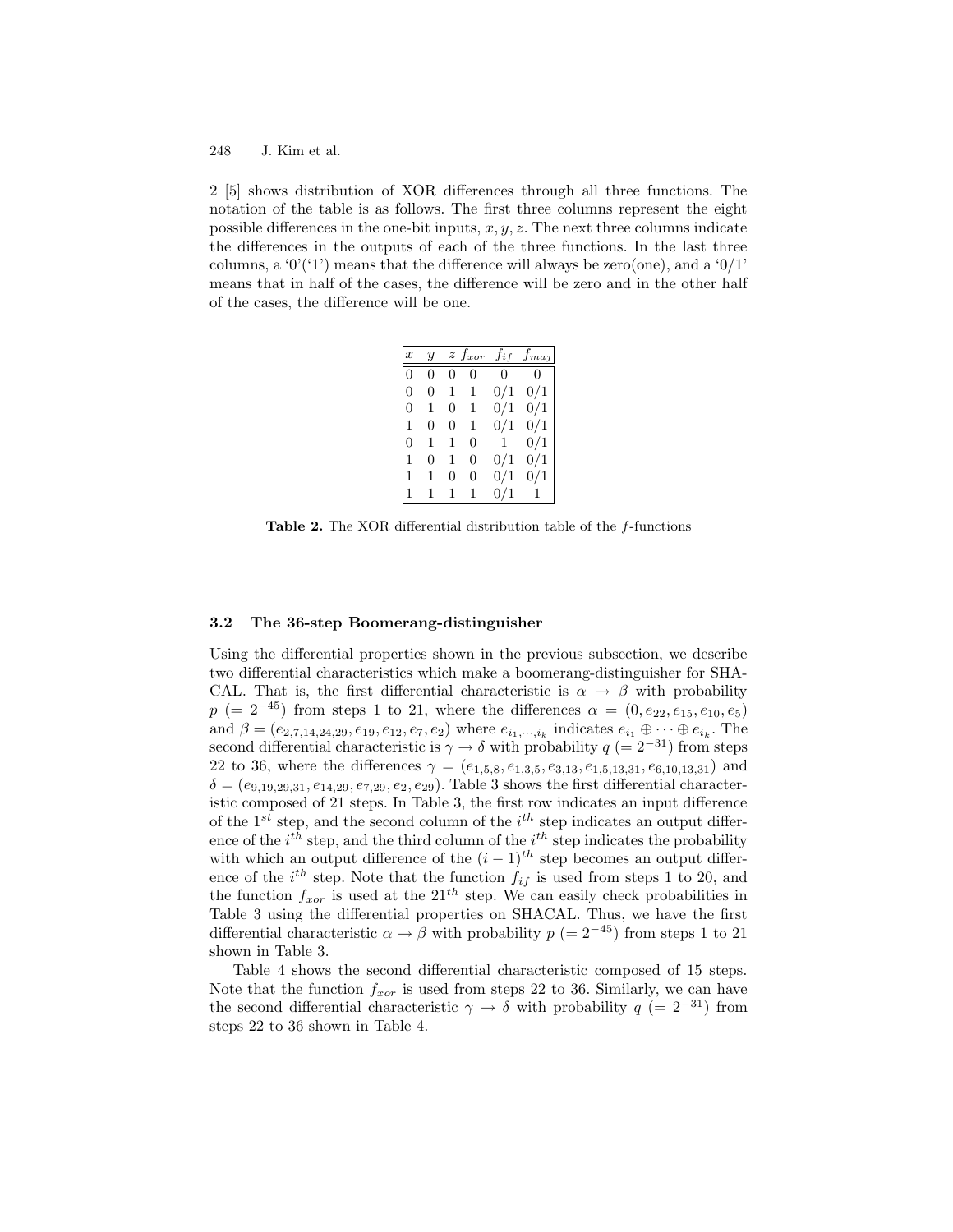| Step             | ΔА                          | $\Delta B$            | $\varDelta C$       | $\varDelta D$    | $\Delta E$            | Prob     |
|------------------|-----------------------------|-----------------------|---------------------|------------------|-----------------------|----------|
|                  | 0                           | $\boldsymbol{e}_{22}$ | $e_{15}$            | $e_{10}$         | $\boldsymbol{e}_5$    |          |
| $\mathbf{1}$     | $e_5$                       | 0                     | $e_{20}$            | $e_{15}$         | $e_{\rm 10}$          | $2^{-4}$ |
| $\boldsymbol{2}$ | 0                           | $e_5$                 | $\boldsymbol{0}$    | $e_{20}$         | $e_{15}$              | $2^{-3}$ |
| 3                | $e_{15}$                    | $\boldsymbol{0}$      | $e_3$               | $\boldsymbol{0}$ | $\boldsymbol{e}_{20}$ | $2^{-3}$ |
| $\overline{4}$   | 0                           | $e_{15}$              | $\overline{0}$      | $e_3$            | $\boldsymbol{0}$      | $2^{-2}$ |
| $\overline{5}$   | 0                           | 0                     | $e_{13}$            | 0                | $e_3$                 | $2^{-2}$ |
| 6                | $e_3$                       | 0                     | $\boldsymbol{0}$    | $e_{13}$         | 0                     | $2^{-2}$ |
| 7                | $e_8$                       | $e_3$                 | $\boldsymbol{0}$    | $\boldsymbol{0}$ | $\boldsymbol{e}_{13}$ | $2^{-2}$ |
| 8                | 0                           | $\mathfrak{e}_8$      | $\boldsymbol{e}_1$  | $\boldsymbol{0}$ | 0                     | $2^{-2}$ |
| 9                | $\overline{0}$              | 0                     | $e_6$               | e <sub>1</sub>   | $\boldsymbol{0}$      | $2^{-2}$ |
| 10               | 0                           | 0                     | $\boldsymbol{0}$    | $e_6$            | $\boldsymbol{e}_1$    | $2^{-2}$ |
| 11               | $e_1$                       | 0                     | $\boldsymbol{0}$    | $\boldsymbol{0}$ | $e_6$                 | $2^{-2}$ |
| 12               | 0                           | $e_1$                 | $\overline{0}$      | $\overline{0}$   | $\boldsymbol{0}$      | $2^{-1}$ |
| 13               | $\overline{0}$              | 0                     | $e_{31}$            | $\overline{0}$   | $\boldsymbol{0}$      | $2^{-1}$ |
| 14               | 0                           | 0                     | $\boldsymbol{0}$    | $e_{31}$         | $\boldsymbol{0}$      | $2^{-1}$ |
| 15               | $\overline{0}$              | 0                     | $\boldsymbol{0}$    | $\boldsymbol{0}$ | $e_{31}$              | $2^{-1}$ |
| 16               | $e_{31}$                    | 0                     | $\overline{0}$      | $\overline{0}$   | $\overline{0}$        | $\,1\,$  |
| 17               | $\mathfrak{e}_4$            | $e_{31}$              | $\overline{0}$      | $\boldsymbol{0}$ | $\overline{0}$        | $2^{-1}$ |
| 18               | $\mathfrak{e}_9$            | $e_4$                 | $\mathfrak{e}_{29}$ | 0                | $\overline{0}$        | $2^{-2}$ |
| 19               | $e_{14}$                    | $e_9$                 | $e_2$               | $e_{29}$         | 0                     | $2^{-3}$ |
| $20\,$           | $e_{19}$                    | $e_{14}$              | $\scriptstyle{e_7}$ | $e_2$            | $e_{29}$              | $2^{-4}$ |
| 21               | $e_{2,7,14,24,29}$ $e_{19}$ |                       | $e_{12}$            | $e_7$            | $e_2$                 | $2^{-5}$ |

Amplified Boomerang Attack Against Reduced-Round SHACAL 249

Table 3. The first differential characteristic for SHACAL

Two differential characteristics above can be regarded as extended ones for 10-step differential characteristics with high probabilities respectively. That is, in the first differential characteristic, the good 10-step characteristic is  $(0, e_8, e_1, 0, 0)$  $\rightarrow$  (e<sub>9</sub>, e<sub>4</sub>, e<sub>29</sub>, 0, 0) with probability  $2^{-13}$  from steps 9 to 18, and in the second differential characteristic, the good 10-step characteristic is  $(0,e_{1,3},e_{6,31},0,e_{3,6,31})$  $\rightarrow$  (e<sub>14.29</sub>,e<sub>9.31</sub>,e<sub>2</sub>,e<sub>29</sub>,0) with probability 2<sup>-12</sup> from steps 26 to 35. Especially, the 10-step characteristic from steps 26 to 35 has much higher probability than one proposed by algorithm designers [3]. Also, if we extend the differential characteristics in Table 3,4 to more steps, hamming weights in the differences of the five words become much bigger and the probabilities decrease rapidly. In the heuristic point of view, we conjecture that the 36-step boomerang-distinguisher using two differential characteristics in Table 3,4 is one of the longest boomerangdistinguishers such that  $pq \gg 2^{-80}$  for SHACAL.

#### 3.3 **Attack Procedure**

We present here amplified boomerang attacks on reduced-round SHACAL with various key sizes. We now present a method to use the 36-step boomerangdistinguisher to find subkey material.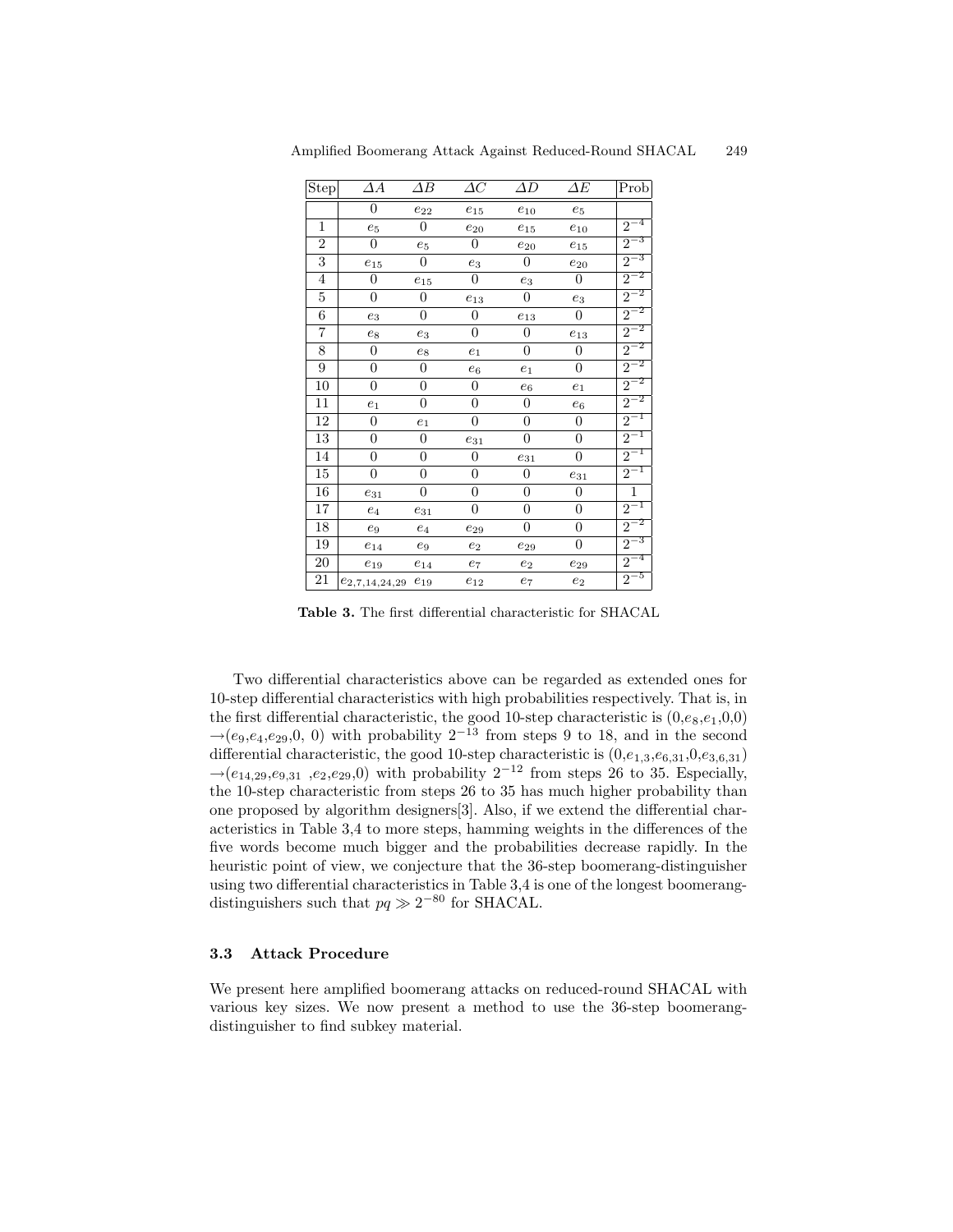250 J. Kim et al.

| Step | $\varDelta A$      | $\Delta B$     | $\varDelta C$       | ΔD                  | $\varDelta E$                    | Prob                 |
|------|--------------------|----------------|---------------------|---------------------|----------------------------------|----------------------|
|      | $e_{1,5,8}$        | $e_{1,3,5}$    | $e_{3,13}$          |                     | $e_{1,5,13,31}$ $e_{6,10,13,31}$ |                      |
| 22   | 0                  | $e_{1,5,8}$    | $e_{1,3,31}$        | $e_{3,13}$          | $e_{1,5,13,31}$                  | $2^{-3}$             |
| 23   | $e_{1,8}$          | $\theta$       | $e_{3,6,31}$        | $e_{1,3,31}$        | $e_{3,13}$                       | $2^{-4}$             |
| 24   | $e_{1,3}$          | $e_{1,8}$      | $\mathbf{0}$        | $e_{3,6,31}$        | $e_{1,3,31}$                     | $2^{-4}$             |
| 25   | 0                  | $e_{1,3}$      | $e_{6,31}$          |                     | $e_{3,6,31}$                     | $2^{-4}$             |
| 26   | $\ensuremath{e}_1$ | 0              | $e_{1,31}$          | $e_{6,31}$          | O                                | $2^{-3}$             |
| 27   | $e_1$              | $e_1$          | 0                   | $e_{1,31}$          | $e_{6,31}$                       | $2^{-2}$             |
| 28   | 0                  | $e_1$          | $e_{31}$            | $\theta$            | $e_{1,31}$                       | $2^{-1}$             |
| 29   | 0                  | 0              | $\mathfrak{e}_{31}$ | $e_{31}$            | $\theta$                         | $2^{-1}$             |
| 30   | $\Omega$           | 0              | 0                   | $e_{31}$            | $e_{31}$                         | 1                    |
| 31   | $\theta$           | 0              | $\Omega$            | $\overline{0}$      | $e_{31}$                         | 1                    |
| 32   | $e_{31}$           | $\overline{0}$ | 0                   | $\overline{0}$      | $\overline{0}$                   | 1                    |
| 33   | $\mathfrak{e}_4$   | $e_{31}$       | 0                   | $\overline{0}$      | $\overline{0}$                   | $2^{-1}$             |
| 34   | $e_{9,31}$         | $e_4$          | $e_{29}$            | $\Omega$            | $\overline{0}$                   | $2^{-1}$             |
| 35   | $e_{14,29}$        | $e_{9,31}$     | $e_2$               | $\mathfrak{e}_{29}$ | 0                                | $2^{-3}$             |
| 36   | $e_{9,19,29,31}$   | $e_{14,29}$    | $e_{7,29}$          | $e_2$               | $e_{29}$                         | -4<br>$\overline{2}$ |

Table 4. The second differential characteristic for SHACAL

Let  $S = E_f \circ E = E_f \circ E_1 \circ E_0$  be reduced-round SHACAL such that  $E_0$ indicates from steps 1 to 21, and  $E_1$  indicates from steps 22 to 36. We find the subkey material of  $E_f$  in S. The first differential characteristic  $\alpha \to \beta$  used in  $E_0$  has the probability  $p = 2^{-45}$  and the second differential characteristic  $\gamma \rightarrow \delta$  used in  $E_1$  has the probability  $q (= 2^{-31})$ . The differences  $\alpha, \beta, \gamma$  and  $\delta$  are presented in the subsection 3.2. So, we have the 36-step boomerang-distinguisher

with probability  $pq (= 2^{-76})$  from steps 1 to 36.<br>For  $m = 2^{157.5}$  pairs with the input difference  $\alpha$ , the expected number of right quartets is  $8 (= (2^{157.5})^2 \cdot 2^{-160} \cdot (2^{-76})^2)$ . From this fact, we can construct an algorithm to attack  $S$  with at least 160 bits key as follows.

1. Choose  $m(=2^{157.5})$  pairs with the input difference  $\alpha$ .

The expected number of possible quartets from the pool of  $m$  pairs is about  $m^2 (= 2^{315})$ . We denote the plaintexts of a quartet by  $(P_1, P_2, P_3, P_4)$  where  $P_1 \oplus P_2 = P_3 \oplus P_4 = \alpha$  and the corresponding ciphertexts by  $(C_1, C_2, C_3, C_4)$ .

#### 2. Initialize the counter array with 0's.

The number of the counter array is equal to the number of possible keys for  $E_f$ .

- 3. Check the differences  $C_1 \oplus C_3 = C_2 \oplus C_4 = \delta'$  where  $\delta'$  is an element of the set composed of possible output differences for  $E_f$  with the input difference  $\delta$  (= (e<sub>9,19,29,31</sub>, e<sub>14,29</sub>, e<sub>7,29</sub>, e<sub>2</sub>, e<sub>29</sub>)).
- 4. For all the quartets which passed the last test, increase the counters by 1 which correspond to all subkeys  $K_f$  of  $E_f$  for which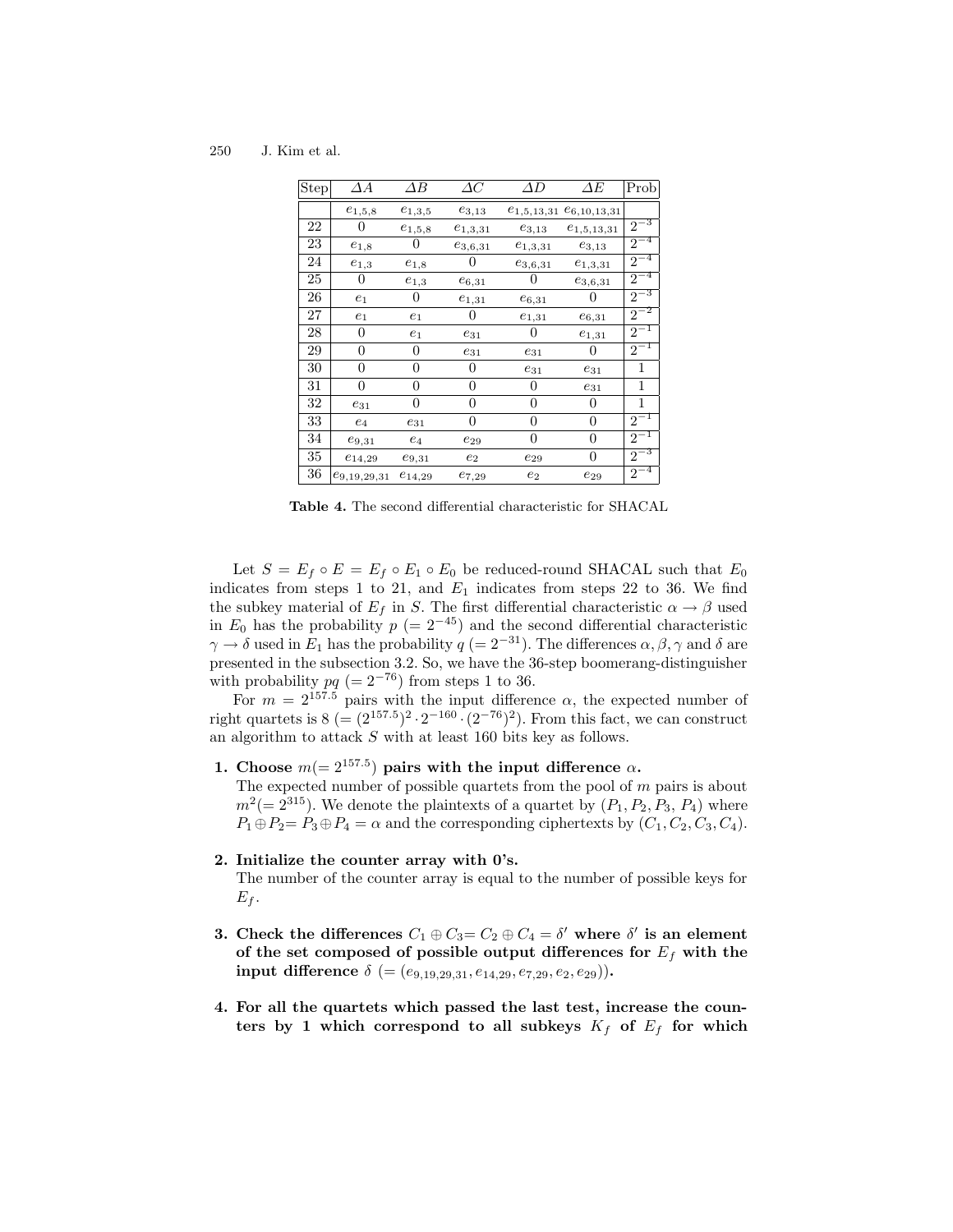$$
E_{f_{K_f}}^{-1}(C_1)\oplus E_{f_{K_f}}^{-1}(C_3)=E_{f_{K_f}}^{-1}(C_2)\oplus E_{f_{K_f}}^{-1}(C_4)=\delta.
$$

### 5. Check all counters, and output the subkey whose counter is greater than or equal to 7.

First, using this algorithm, we show that the reduced 39-step SHACAL with 256-bit key can be broken by an attack which is faster than an exhaustive search for a master key. Since  $E_f$  consists of the  $37^{th}$ ,  $38^{th}$  and  $39^{th}$  steps, we can find the 96-bit subkey  $K_f$ .

In Step 1, we have  $2^{315}$  quartets derived from  $2^{157.5}$  pairs with the difference  $\alpha$ . For these quartets, we can filter out wrong quartets through Step 3. In Step 3, we take  $\delta'$  that belongs to the set  $\{(?,?,?,e_{7,17,27,29},e_{12,27})\}\$  is an arbitrary difference} composed of possible output differences for  $E_f$  with the input difference δ. So, we have  $2^{187}$  candidates for right quartets among  $2^{315}$  quartets, since a fraction of  $(2^{-64})^2$  of these quartets remain. In Step 4, we guess a 96-bit subkey  $K_f$  and decrypt ciphertexts of the remaining quartets for guessed key. If a decrypted quartet passes through Step 4, the counter of guessed key is increased by 1. So, the expected value of counter of right subkey is greater than 7, since the expected number of right quartets is about 8. But, for a wrong subkey, the expected value of counter is equal to 0 or 1, since the expected number of quartets passed through Step 4 is  $2^{-5} (= 2^{187} \cdot (2^{-96})^2)$ . Thus, we can find the right key of  $E_f$  by the maximum likelihood method. The attack requires  $2^{158.5}$ chosen plaintexts and processing equivalent to about  $2^{158.5} \cdot 2^{96} \cdot \frac{3}{39} \approx 2^{250.8}$ 39-step SHACAL encryptions.

Also, using the algorithm above, we can attack on reduced-round SHACAL with at least 256-bit keys. We assume that for  $i = 0, 1, \dots, 8$ , the reduced  $(39+i)$ step SHACAL uses the  $(256 + 32 \cdot i)$ -bit master key. Since  $E_f$  consists of  $(i + 3)$ steps, we can find the  $(32 \cdot (i+3))$ -bit subkey  $K_f$  for the reduced  $(39 + i)$ -step SHACAL by the algorithm above. Particularly, in the algorithm for the reduced  $(39 + i)$ -step SHACAL  $(i > 2)$ , there does not exist the filtering process (Step 3) since we use the 36-step boomerang-distinguisher to attack. The attack for  $(39+i)$ -step SHACAL requires  $2^{158.5}$  chosen plaintexts and processing equivalent to about  $2^{158.5} \cdot 2^{32 \cdot (i+3)} \cdot \frac{i+3}{39+i} (\leq 2^{252.4+32 \cdot i})$  (39 + *i*)-step SHACAL encryptions where  $i = 0, 1, \dots, 8$ . Thus we can attack the reduced 47-step SHACAL with 512-bit key. Furthermore, we can attack on reduced-round SHACAL with less than 256-bit key except 128-bit key. In these cases, since the key sizes are small, the expected number of quartets passed through Step 3 (filtering process) should be less than  $2^{156.5}$  to attack reduced-round SHACAL faster than the exhaustive search. Thus, we can attack the reduced 37-step SHACAL with 160-bit key and the reduced 38-step SHACAL with 192- or 224-bit master key. The attack for 37-step SHACAL requires 2 158.5 chosen plaintexts and processing equivalent to about  $2^2 \cdot 2^{315} \cdot 2^{-256} \cdot 2^{32} \cdot \frac{1}{37} \simeq 2^{87.8}$  37-step SHACAL encryptions, and the attack for 38-step SHACAL requires 2 158.5 chosen plaintexts and processing equivalent to about  $2^2 \cdot 2^{315} \cdot 2^{-192} \cdot 2^{64} \cdot \frac{2}{38} \simeq 2^{184.8}$  38-step SHACAL encryptions.

In the case of 128-bit key, we cannot use the above 36-step boomerangdistinguisher since the number of required plaintexts should be less than  $2^{128}$ .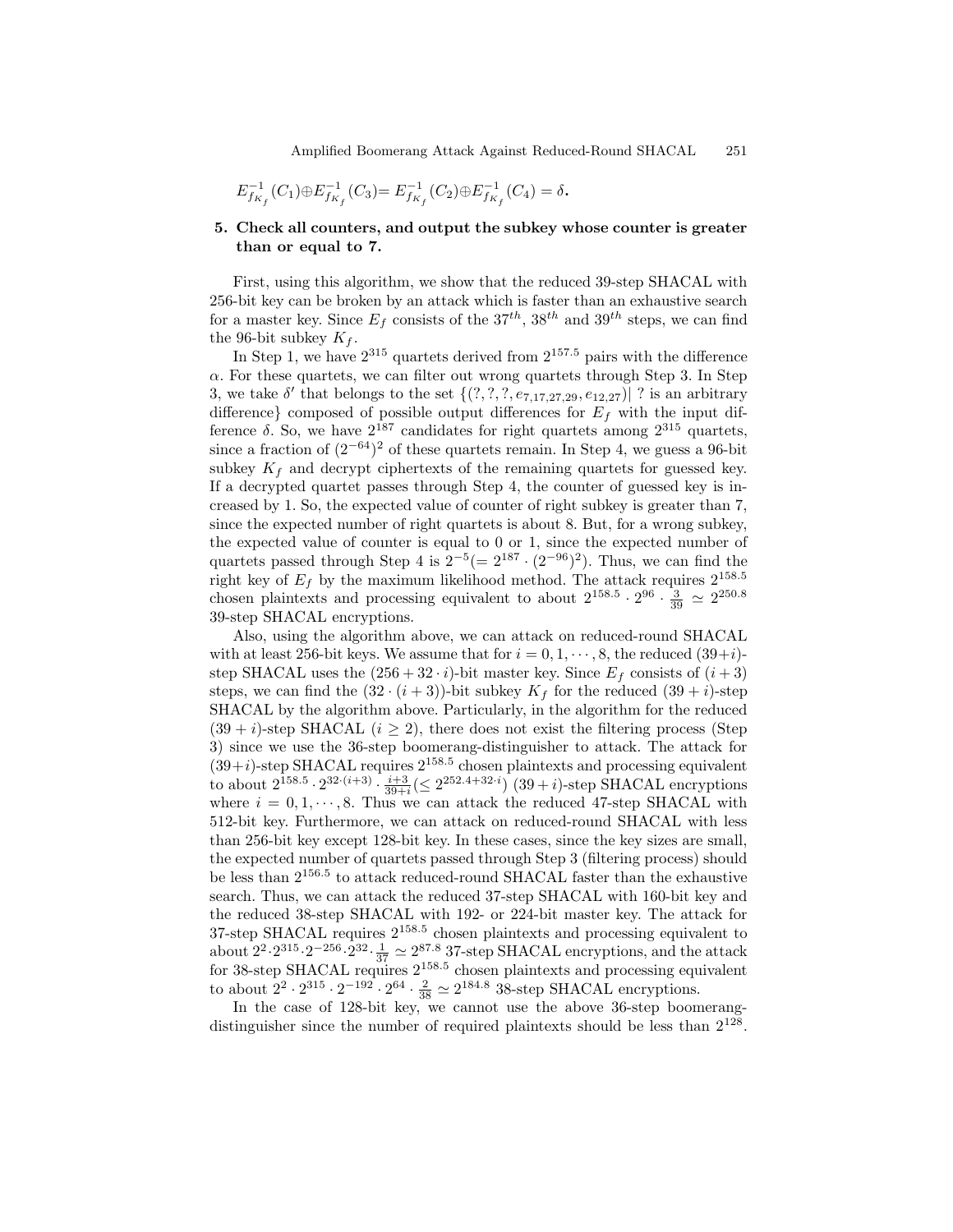So, we must find a new boomerang-distinguisher with probability  $pq$  which is higher than  $2^{-45.5}$  (=  $\{2^3 \cdot (2^{-127})^2 \cdot 2^{160}\}^{1/2}$ ). We can find a 26-step boomerangdistinguisher with probability  $2^{-45}$  from steps 1 to 26. We can attack on 28-step SHACAL. Since differential attack which is described in the next section is applied to SHACAL more effective than amplified boomerang attack, we omit the detailed explanation. See table 1 for the result of an attack on SHACAL with 128-bit key.

# 4 Differential Attacks on SHACAL

In this section, we present differential attacks on reduced-round SHACAL. First of all, we describe two differential characteristics which are expanded from the 21-step differential characteristic shown in Table 3. One is the 28-step differential characteristic  $\alpha \to \beta'^{-1}$  with probability  $2^{-107}$  from steps 1 to 28, the other is the 30-step differential characteristic  $\alpha \rightarrow \beta''$  <sup>2</sup> with probability  $2^{-138}$  from steps 1 to 30. We can easily check probabilities of these differential characteristics using the differential properties on SHACAL.

Using the 28-step differential characteristic, we show that the reduced 30 step SHACAL with 128-bit key can be broken by a differential attack which is faster than an exhaustive search for a master key. That is, we can find the 64-bit subkey of the  $29^{th}$  and  $30^{th}$  steps. Note that these steps are denoted by  $E_f$ . Attack procedure is as follows. First, we ask for  $2^{109}$  pairs with the input difference  $\alpha$ . Second, we check whether the output differences of these pairs are equal to  $(?,?,e_{0,3,13,17,18,20,23,25,30},e_{1,5,10,12,23,27,28},e_{8,10,25})$ . Since a fraction of  $2^{-96}$  of these pairs remain, we have about  $2^{13} (= 2^{109} \cdot 2^{-96})$  analyzed pairs. And then, we guess a 64-bit subkey of the  $29^{th}$  and  $30^{th}$  steps and decrypt the analyzed pairs using a guessed key. If a difference of decrypted texts is  $\beta'$ , the counter of a guessed key is increased. Since the signal-to-noise is extremely high, we can distinguish the right subkey in the key space. Thus, the attack requires  $2^{110}$  chosen plaintexts and processing equivalent to about  $2^{14} \cdot 2^{64} \cdot \frac{2}{30} \simeq 2^{75.1}$ 30-step SHACAL encryptions.

Also, we can attack on reduced-round SHACAL with at least 160-bit keys using the 30-step differential characteristic  $\alpha \to \beta''$ . To attack successfully, we must ask for  $2^{140}$  pairs with the input difference  $\alpha$ . The attack procedure is similar to that of reduced-round SHACAL with 128-bit key. Assume that for  $i = 0, 1, 2, 3, 4$ , the reduced  $(32 + i + \theta(i))$ -step SHACAL uses the  $(160 + 32 \cdot i)$ bit master key. Here the controller  $\theta(i)$  is defined as  $\theta(0) = \theta(1) = 0, \theta(2) =$  $\theta(3) = -1$  and  $\theta(4) = -2$ . Since  $E_f$  consists of  $(i + \theta(i) + 2)$  steps, we can find the  $(32 \cdot (i + \theta(i) + 2))$ -bit subkey of the reduced  $(32 + i + \theta(i))$ -step SHACAL. The attack for  $(32 + i + \theta(i))$ -step SHACAL requires  $2^{141}$  chosen plaintexts and processing equivalent to about  $2^{141} \cdot 2^{-32 \cdot (3-i-\theta(i))} \cdot 2^{32 \cdot (i+\theta(i)+2)} \cdot \frac{i+\theta(i)+2}{32+i+\theta(i)}$  $\frac{i+\theta(i)+2}{32+i+\theta(i)}(\leq$  $2^{106+64 \cdot i+64\theta(i)}$  (32 + i +  $\theta(i)$ )-step SHACAL encryptions where  $i = 0, 1, 2, 3, 4$ .

 $1 \ \beta' = (e_{0,2,5,15,19,20,22,25,27},e_{3,7,12,14,25,29,30},e_{8,10,25},e_{5,8,12,20,27},e_{0,3,17,25,30})$ 

 $\beta'' = (e_{0,1,3,6,15,23,27,28,29},e_{0,1,14,17,24,29,30},e_{0,3,13,17,18,20,23,25,30},e_{1,5,10,12,23,27,28},e_{8,10,25})$